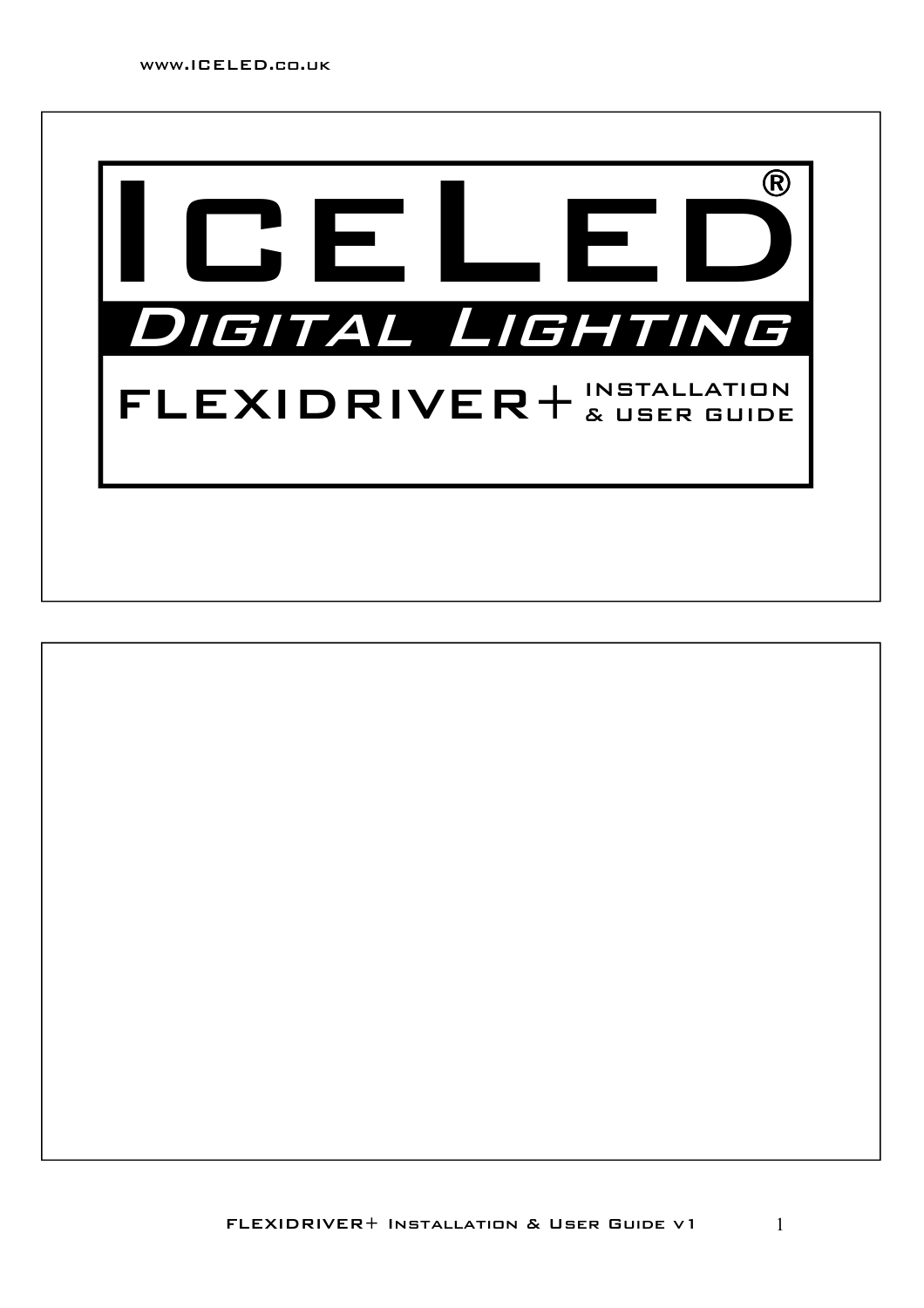## **Features**

ICELED **FLEXIDRIVER+** integrates a multi-function lighting controller with three channels of proportional power delivery for common RGB lighting loads such as flexible LED tape. Control modes include:

- Independent Hue, Saturation and Brightness adjustment
- Smooth colour scroll with adjustable speed
- Sound reactive Hue/Brightness with adjustable response
- Automatic fade up/down with adjustable Brightness for power saving
- Two Program stores for instant recall of all mode settings

**FLEXIDRIVER+** also provides a standard ICELED digital lighting data Input/Output for optional integration with other ICELED light sources, controllers and drivers. Simple Master/Slave functionality provides local/remote control of the RGB outputs when "data connected" to other ICELED products.

# **Wiring**

Connections are made via screw-terminals on the outside of the casing.



# **Operation**

The **PROGRAM** switch has three positions. In the centre-off position, **FLEXIDRIVER+** remains in low-power **standby** state with all connected LED's turned off.

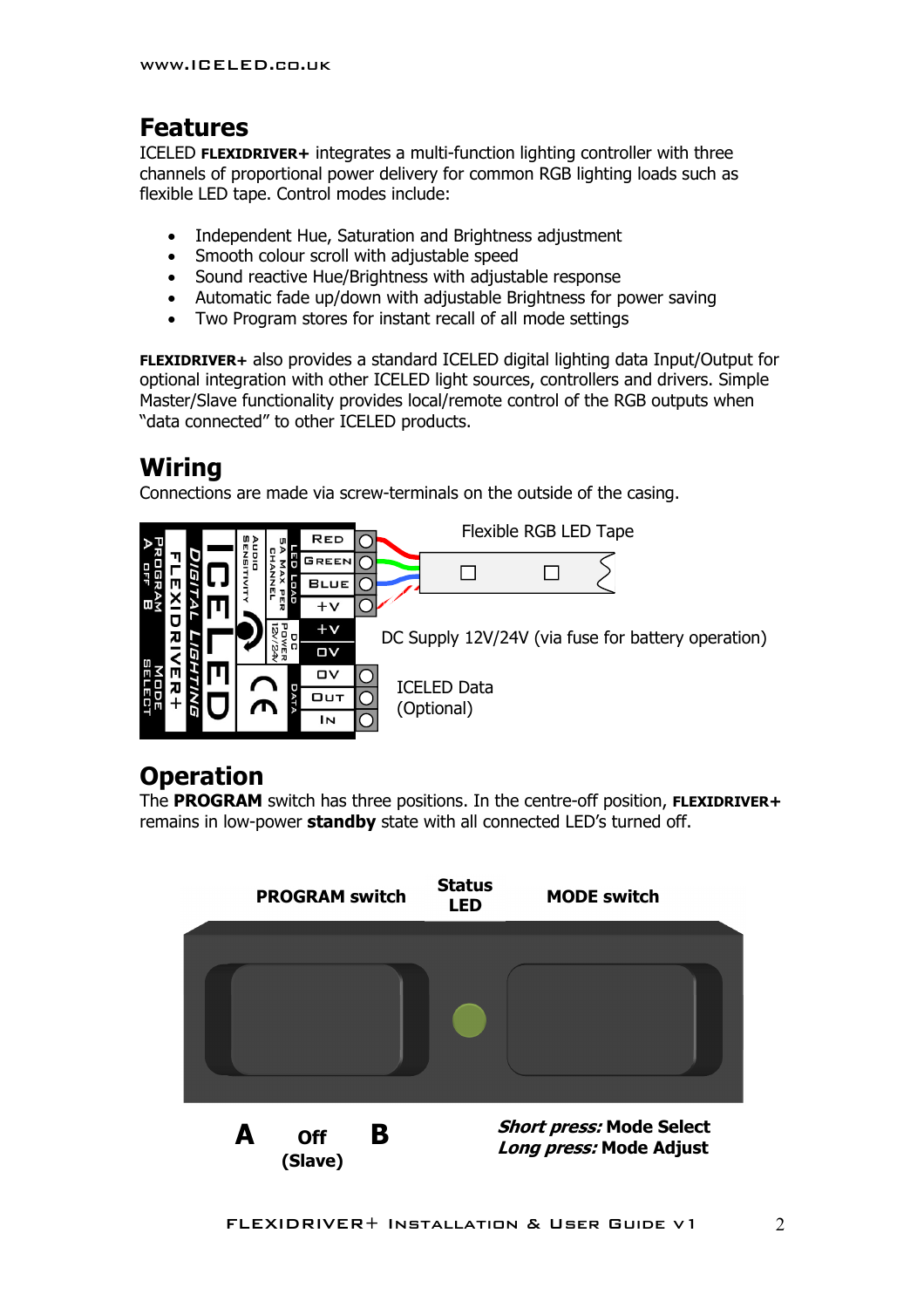When in standby, if ICELED data is present at the **Data In** terminal, **FLEXIDRIVER+** becomes a **Slave** to the controller producing the data – behaving like a standard **FLEXIDRIVER** under ICELED control. Such a controller could be another **FLEXIDRIVER+** or a different type of ICELED controller e.g. ZEN or ZAP.

#### **Program A – B selection**

In either of the two active switch positions (**A** or **B**) the internally stored Program settings determine the way the LEDs are lit. In this case **FLEXIDRIVER+** also becomes a **Master** to any ICELED devices connected to the **Data Out** terminal.

When Programs **A** or **B** are active, the **MODE** switch can be used to select the desired Program Mode by **briefly** clicking the switch to cycle through each of the five available modes:

- **1. Brightness**
- **2. Saturation** (whiteness)
- **3. Hue** (colour)
- **4. Colour scroll**
- **5. Sound to Light**

Each Mode shows a unique "flash pattern" on the status LED to identify it from all the other Modes. The Mode and any subsequent adjustments made to the Mode are automatically stored for the active Program (**A** or **B**).

To adjust the relevant setting for a given Mode, the **MODE** switch must be pressed and **held** for sufficient time to arrive at the desired setting. For example, when in Brightness Mode, the Brightness will alternately decrease or increase for each long press of the switch.

The status LED and output of **FLEXIDRIVER+** will flash rapidly when the limits of any particular setting have been reached.

| Mode (short press)    | Mode adjustment (long press) | Status LED appearance     |
|-----------------------|------------------------------|---------------------------|
| <b>Brightness</b>     | Cycles between 10% to 100%   | Steady                    |
| <b>Saturation</b>     | Cycles between 10% to 100%   | Single bright flash       |
| <b>Hue</b>            | Cycles through all hues      | Multiple bright flashes   |
| <b>Colour Scroll</b>  | Scroll speed                 | Pulsating up and down     |
| <b>Sound to Light</b> | Fade-down level              | Blinks in time with sound |

#### **MODE switch action summary**

Both **Colour Scroll** and **Sound to Light** Modes make use of the Program **Saturation** setting to further enhance the range of effects that can be obtained.

## **Automatic dimmer**

**FLEXIDRIVER+** constantly monitors the sound level in the local environment, judging whether the surrounding space requires the full level of lighting or not. After five minutes of unbroken silence, if either Program (**A** or **B**) is active, the lighting level is gently reduced to a pre-set level in order to manage power consumption.